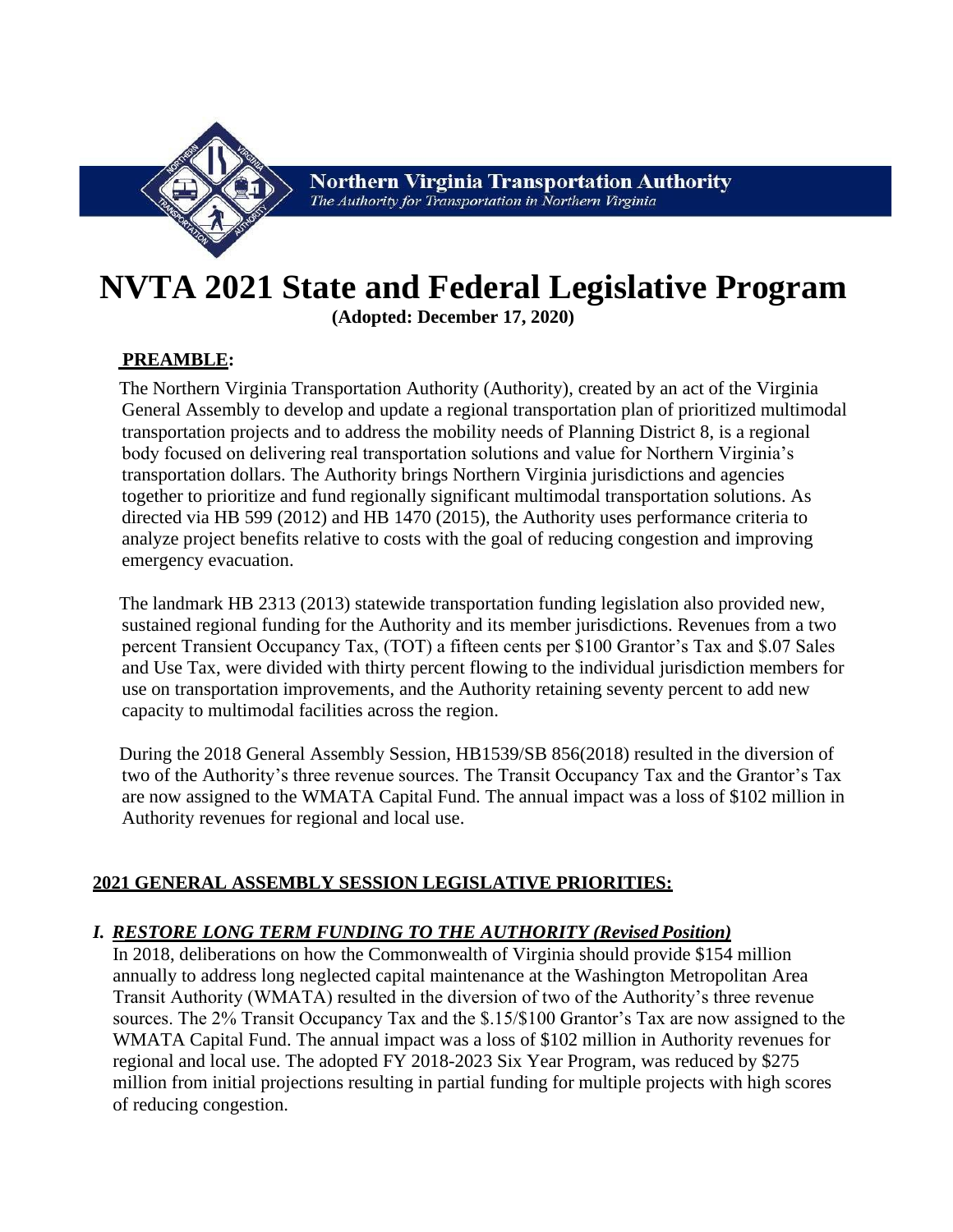In recognition of the pressing transportation needs in Northern Virginia, during the 2019 General Assembly Session, the Governor and the General Assembly used the new interstate funding initiative to partially replace funds diverted from the region. The Commonwealth estimates that when fully implemented in FY 2022, the new interstate funding tools will raise just under \$20 million annually for the Authority and its member jurisdictions. However, actual receipts and March 2020 pre-COVID Commonwealth revenue estimates indicate this revenue will average \$13.6 million from FY2021 through FY2026.

In the 2020 General Assembly Session, the Authority secured an additional \$50 million in replacement dedicated revenues. Starting May 1, 2021, the Authority and the member jurisdictions, will have access to a \$.10/\$100 regional grantors tax and \$20 million annually from the state Commonwealth Transportation Fund.

An additional \$32 million in annual dedicated revenues is still needed to restore dedicated regional revenues to pre-2018 levels of funding. The Authority favors statewide revenue as the first source of funding which helps limit additional burdens on Northern Virginia taxpayers already paying for extensive multi-modal transportation projects in the region.

#### *II. PROTECT DEDICATED REVENUE SOURCES AND POWERS OF THE NORTHERN VIRGINIA TRANSPORTATION AUTHORITY (New Position)*

The Northern Virginia Region has significant transportation needs requiring dedicated funding for multi-modal solutions. The Authority and its member localities use these dedicated revenues to fill in funding needs the Commonwealth is unable to meet to keep the regional economy and quality of life operating at high levels. The Authority and member localities need stable and predictable revenue sources and powers in order to make decisions that reduce traffic congestion for residents and businesses of the region. The Authority will work with the General Assembly and the administration to find an effective means of ensuring the region is not deprived of critically needed dedicated revenue to meet the multi-modal transportation needs of our community.

Any action to change the provisions of Chapter 766 (2013), Chapter 837 (2019), Chapter 846 (2019), Chapter 1230 (2020) and Chapter 1275 (2020) that reduce dedicated revenue through state taxes or fees deposited into the Northern Virginia Transportation Authority Fund shall contain a method to restore or replace revenue sources to provide for similar revenue collections as of fiscal year ending June 30, 2018.

#### *III.SUPPORT ADDITIONAL FLEXIBILITY FOR VIRTUAL MEETINGS OF PUBLIC BODIES (NEW POSITION)*

In response to the COVID-19 health and safety emergency, the General Assembly and Governor approved budget language allowing public bodies to hold meetings virtually in times of health and safety concerns to conduct ordinary business. This flexibility has enabled the Authority to approve fund allocations that kept transportation improvements moving forward. We support permanent flexibility to hold meetings electronically during health and safety emergencies without adding new or additional requirements for public bodies. These meetings should be accessible to the public when health and safety concerns are present and should provide the public with the opportunity to comment at those meetings of the public body where public comment is customarily received. Further, we support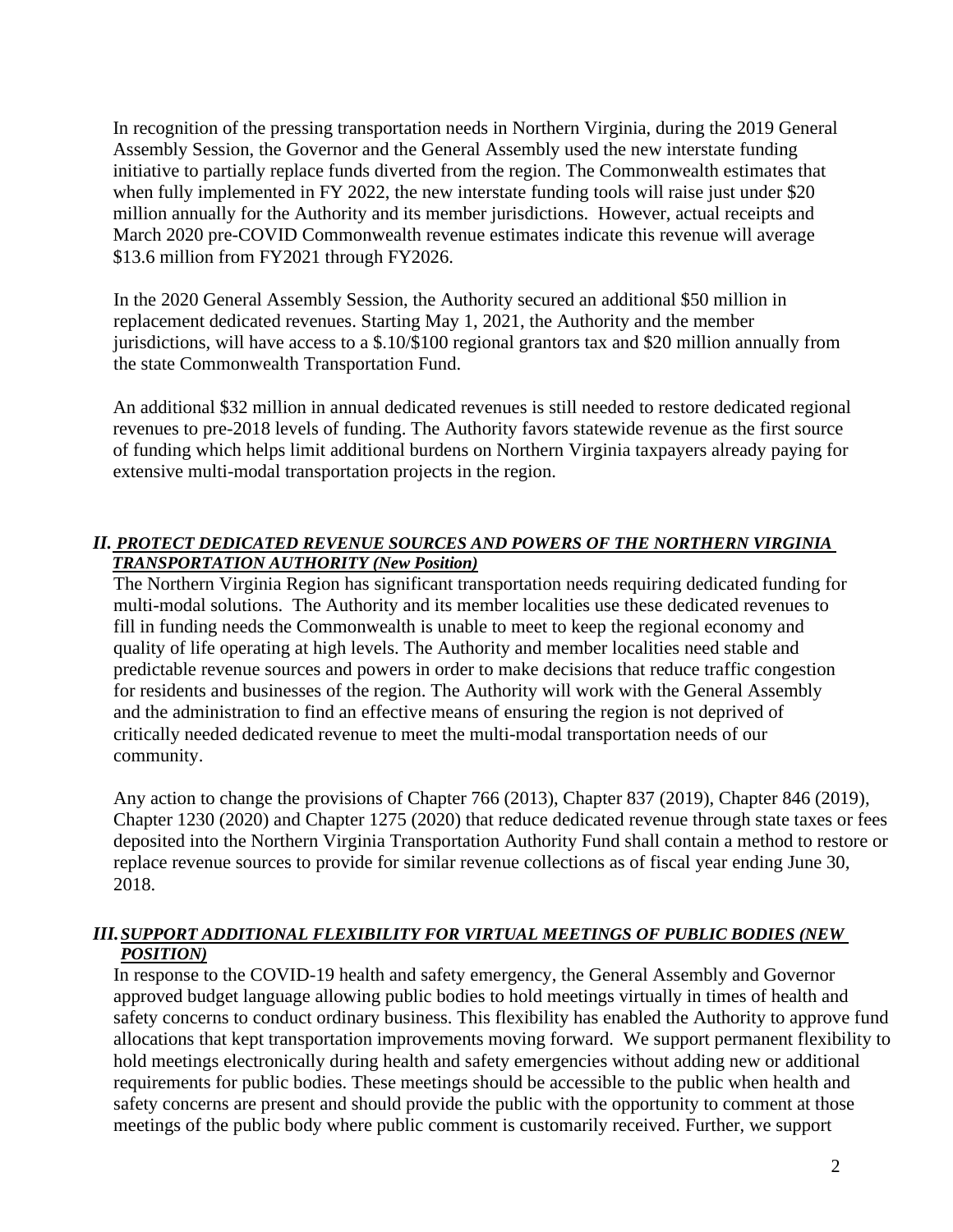stakeholder discussions to examine how to incorporate additional flexibility on the use of virtual meetings that enable public bodies to conduct their authorized activities in a manner accessible to the public and offering greater opportunities for citizen participation in public policy.

# **A. STATE LEGISLATIVE PROGRAM**

#### *I. STATE FUNDING*

**Allocation of Statewide Revenues:** It is important that Northern Virginia continues to receiveits fair share of statewide revenues, as required in HB 2313. This is especially important as various formulas and processes for transportation funding are being created and/ormodified.

- **a) State of Good Repair: The Authority recommends that the Virginia Department of Transportation and the Commonwealth Transportation Board take action to ensure Northern Virginia's primary and secondary roads are maintained at a Critical Condition Index (CCI) score of Good to Excellent.**
	- i. The Authority encourages the Commonwealth to adopt performance metrics and a funding strategy for pavement and bridge maintenance that recognizes the unique use patterns in Northern Virginia where primary and secondary roads carry significantly more traffic than similar facilities in other parts of Virginia.

#### **b) Revenue Sharing: The Authority recommends that funding of the Revenue Sharing Program not be decreased below \$100 million.**

- i. The Revenue Sharing Program, which significantly leverages state transportation funds by encouraging local governments to spend their own money on transportation projects, is important to the Authority and the region.
- ii. This program has been a success in Northern Virginia, where our localities regularly apply for and rely on these funds to advance critical transportation projects. Given the transportation needs of the region while acknowledging that Smart Scale is extremely oversubscribed, projects funded through the Revenue Sharing Program are not only important to the localities that seek Revenue Sharing funds, but are important to the region as well.
- **c) Transit Capital Funding: The Authority supports efforts to fully address the pending state funding reduction with statewide resources to ensure that all the Commonwealth's transit systems continue to receive appropriate state resources to provide critical transit services.** Accessible and affordable transit services are an integral component to resolving Northern Virginia's traffic congestion challenges.
- **d) Technology Innovation Funding**: **The Authority supports additional state resources and initiatives that realize the full potential of technology to maximize the efficiency of the Commonwealth's transportation infrastructure**. Technology innovation has the potential to create new and more effective transportation services for citizens and businesses. The Authority looks forward to partnering with the Commonwealth to advance strategic uses of technology and innovation in our member jurisdictions.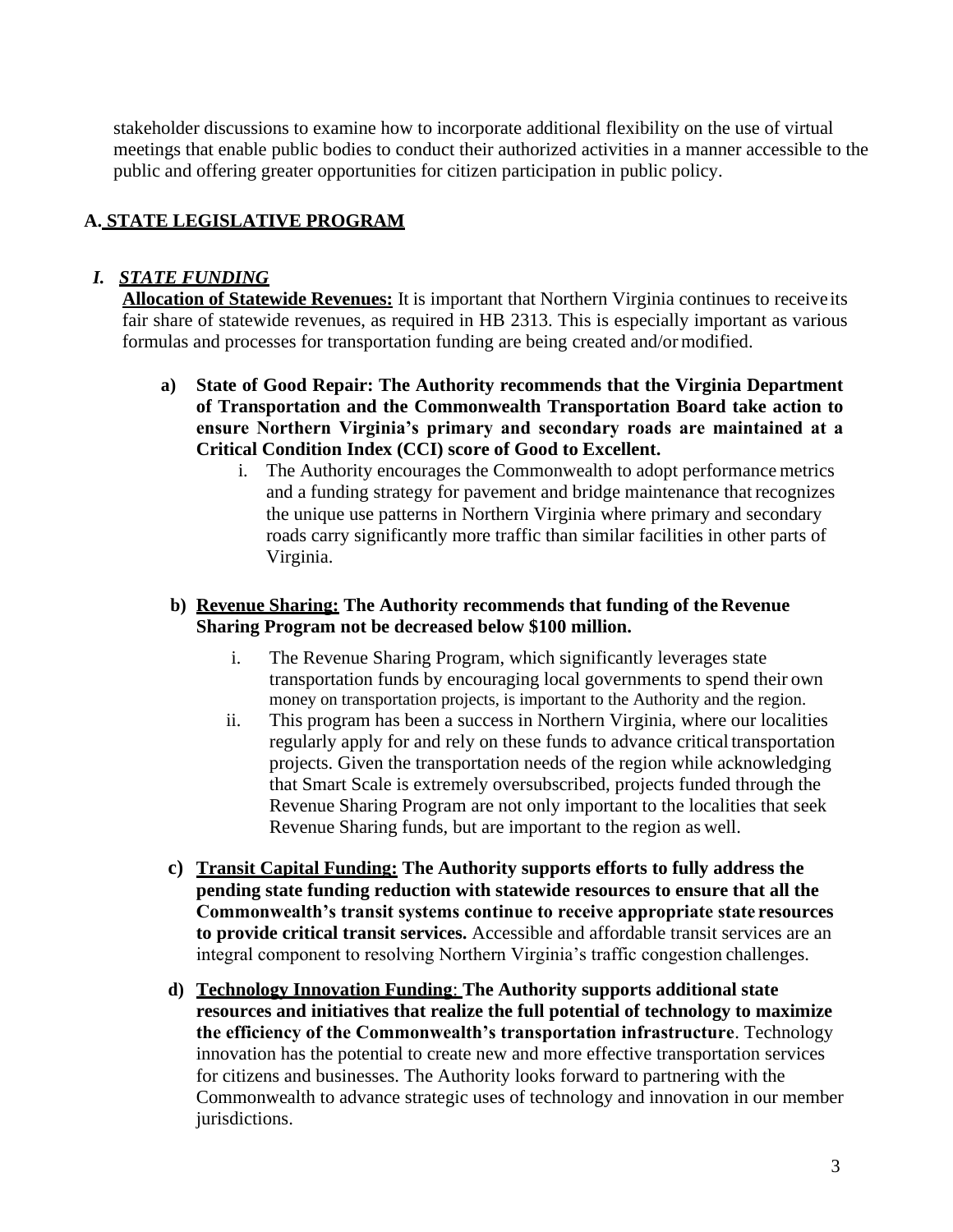**e) Smart Scale: The Authority supports allocation of state funds via objective and transparent data analysis.** In Northern Virginia, that analysis should emphasize multimodal projects that best mitigate traffic congestion relative to project cost.

# *II. WASHINGTON METROPOLITAN AREA TRANSIT AUTHORITY (WMATA)*

WMATA bus and rail services continue to support job and population growth in the Commonwealth of Virginia and Northern Virginia. The Authority, in addition to WMATA's Virginia jurisdictional partners, are on track to enhance the system through significant investments, e.g. Silver Line completion, new Potomac Yard Metro station and numerous park and ride garages along I-66. WMATA, its funding partners, stakeholders and users are at a critical crossroads as we collectively try to determine the future of this important transportation infrastructure and also protect the cumulative billions of dollars already invested by local, state and federal government, by this Authority and by the private sector.

Metrorail in particular is a significant driver of the Commonwealth's and Northern Virginia's economy. The transit system station locations are the focus of some \$25 billion in residential and commercial development and economic activity around rail facilities generates \$600 million a year in state tax revenues.

- **a) State of Good Repair**: **The Authority supports legislation and funding necessary to sustain investments in transit and keep transit systems in a state of good repair, including maintaining dedicated funding for Metro.** The Authority opposes any legislation that would shift theCommonwealth's responsibility for transit funding to localities or regions.
- **b) Safety: The Authority supports adequate funding for and oversight of WMATA as it enhances the safety and security of the system and its riders.**  The Commonwealth is a valuable partner in ensuring that WMATA continues to move ahead with important safety and infrastructure capital improvements in its system, and must work with the Federal Government to ensure that it, too, provides sufficient resources.
- **c) Sustainable Governance, Operating and Funding Reforms: TheAuthority supports appropriate changes in governance structures and policies, operational practices, and funding sources as identified in legislation adopted by the General Assembly in 2018, to address WMATA's current and long-term challenges.**
	- i. Extending the \$300 million annually provided by the federal government, the Commonwealth, Maryland, and the District of Columbia, as provided in Passenger Rail Investment and Improvement Act of 2008 (PRIIA) beyond 2019 is critical. This funding addresses urgent capital needs and is especially important as WMATA works with the federal government and its state and local jurisdictions to improve safety and state of good repair issues throughout its system.
	- ii. WMATA Board governance reforms should recognize that those jurisdictions that fund Metro have a role in decision-making.
	- iii. Capital and operating funding agreements among all Metro stakeholders is essential to ensuring sustainable funding for maintenance and enhancements.
- **d) Maximize Metrorail's Existing Infrastructure: The Authority supports continued local, regional, state and federal investment in Metro that helps**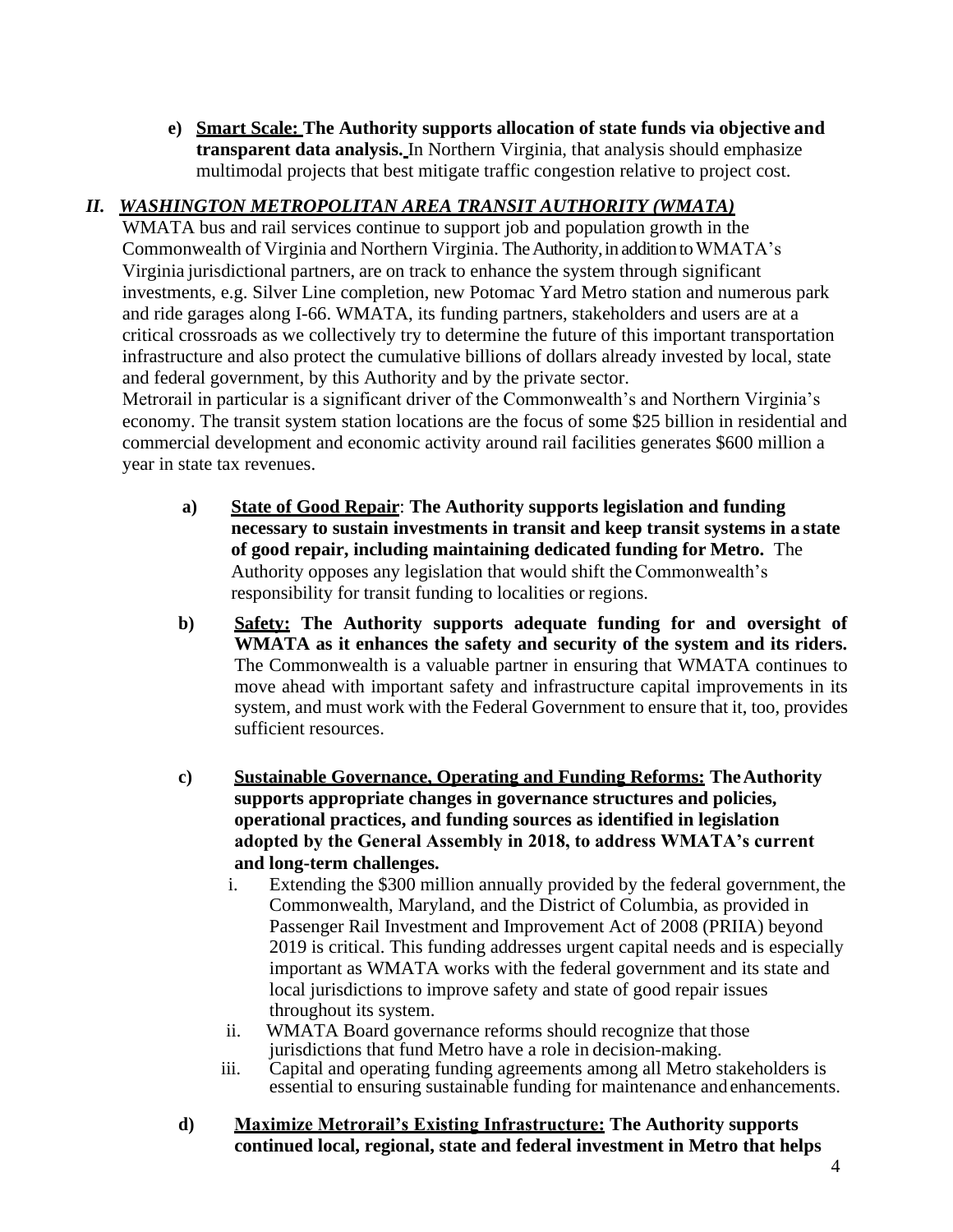#### **accommodate additional passenger growth in Northern Virginia, which is important for the entire Commonwealth and serves federal facilities in the National Capital Region.**

- i. While focusing on safety and state of good repair, the region must also work to address WMATA capacity needs that serve Northern Virginia residents and businesses and federal facilities. The region is projected to continue to grow over the coming decades, placing more pressure on a Metro system that is already nearing capacity.
- ii. Improvements to the system's core capacity are needed to attract and accommodate additional riders. Capital and operating resources and efficiencies are critical to ensuring that these needs are addressed.(Reaffirms Previous Position)

## *III. VIRGINIA RAILWAY EXPRESS (VRE)*

#### **The Authority supports efforts to identify funding for operating and capital costs to sustain current service, as well as funding to address natural demand growth in the region.**

- **a)** VRE currently provides approximately 20,000 rides a day. Most of those utilizing the system are transit choice riders who would otherwise be driving on Northern Virginia's already congested roadways. VRE provides the equivalent of an additional lane on the I- 95/I-395 and I-66 Corridors of Statewide Significance during peak periods, with less pollution, energy consumption and accident cost from highway operation.
- **b)** VRE's 2040 System Plan identified capital and operating requirements needed for the system; and the associated Financial Plan found a clear need for increased funding even without any expansion of service. While some elements of the 2040 Plan have been funded through Smart Scale and the DC2RVA projects; without **state and federal** investment in building an additional crossing at Long Bridge, VRE will not be able to meet current or future demands for service.
- **c)** The creation of the Commuter Rail Operating and Capital (CROC) fund and annual \$15 million allocation of regional gas tax revenue by the 2018 General Assembly was a clear acknowledgement of the critical role VRE plays in the regional transportation system.

## *IV. LAND USE PLANNING*

**The Authority supports land use and zoning as fundamental local responsibilities and objects to certain land use provisions included in state law that could override the work done by our local governments and our residents, property owners, and the local business communities on land use and transportation plans.**

## *V. SECONDARY ROAD DEVOLUTION/LOCAL MAINTENANCE PROGRAMS*

**The Authority opposes the transfer of secondary road construction and maintenance responsibilities to counties, especially if these efforts are not accompanied with corresponding revenue enhancements.** While there may be insufficient resources to adequately meet the maintenance and improvement needs of secondary roads within the Commonwealth, the solution to this problem is not to simply transfer these responsibilities to local government that have neither the resources nor the expertise to fulfill them.

**The Authority opposes any legislative or regulatory moratorium on the transfer of newly constructed secondary roads to VDOT for the purposes of ongoing maintenance.**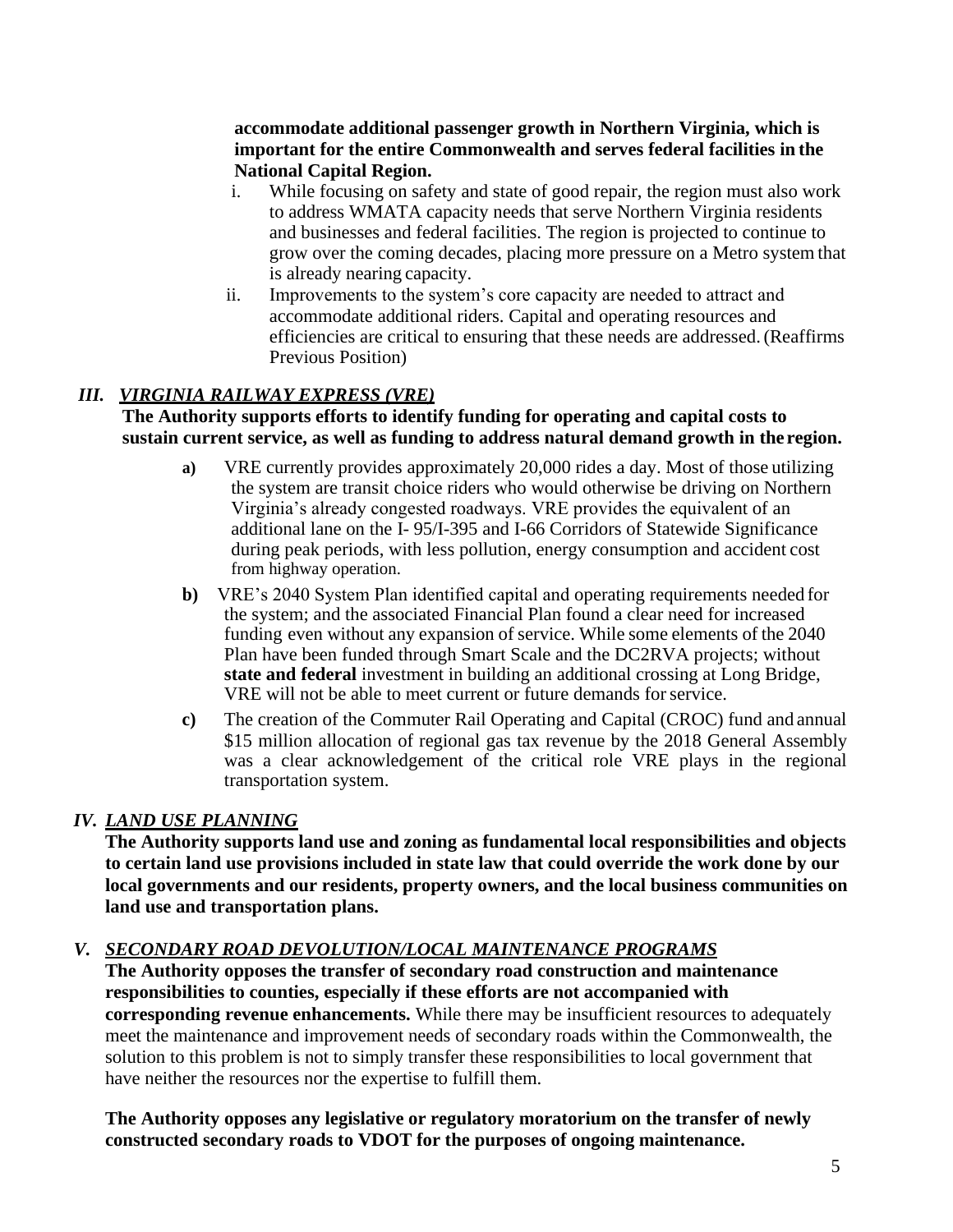**The Authority opposes changes to maintenance allocation formulas detrimental to localities maintaining their own roads.** Changing current formulas or requiring additional counties to maintain their roads could lead to a reduction in Urban Construction and Maintenance Funds, placing a huge extra burden on these localities. (Reaffirms previous position)

#### *VI. MAXIMIZING USE OF FACILITIES AND OPERATIONS*

**A vital component of our transportation network is transportation demand management, such as high occupancy vehicle use, teleworking, safe pedestrian and bicyclist movement; and user-friendly access to transit.** The Authority supports these efforts to help mitigate roadway congestion and provide benefits to employers and employees. (Reaffirms Previous Position)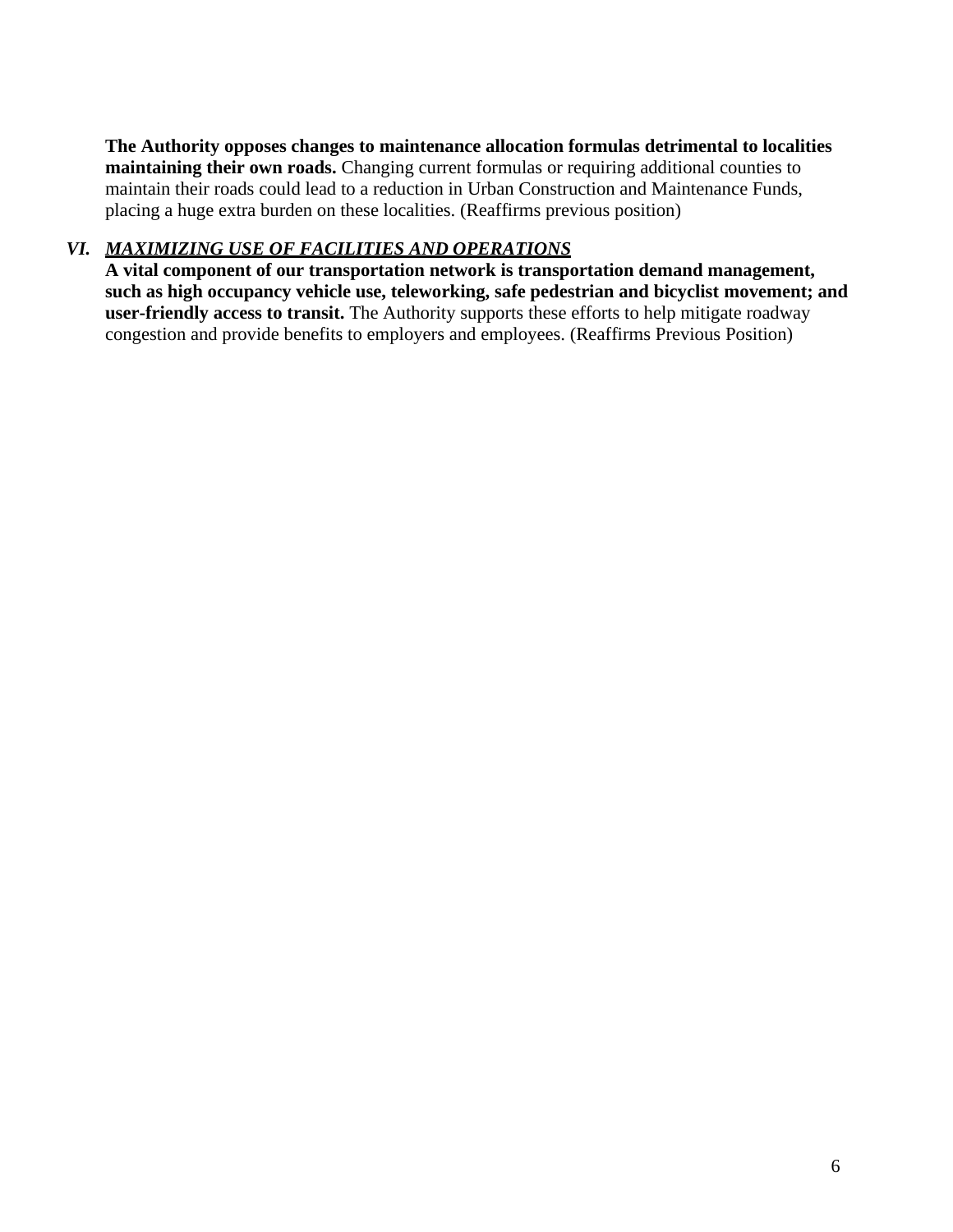# **FEDERAL LEGISLATIVE PROGRAM**

# **Provide additional Federal COVID-19 Funding Support For Transit.**

Northern Virginia's transit agencies and the Washington Metropolitan Washington Transit Agency (WMATA) continue to provide essential services serving our region and the federal government. Earlier federal COVID-19 relief enabled these systems to operate safely and serve first responders, healthcare workers and essential employees across the National Capital Region. Now WMATA and these agencies need additional funding to avoid staff layoffs and service reductions that would cripple our region's ability to quickly recover from the economic downturn. The Federal agency workforce depends on WMATA service to serve the nation and further federal aid is paramount.

# *I. SURFACE TRANSPORTATION PROGRAM REAUTHORIZATION:*

The level of Federal investment in the nation's transportation infrastructure, including both maintenance of the existing system and expansion, must increase significantly

**USDOT must coordinate with regional agencies, including the Northern Virginia Transportation Authority and the Transportation Planning Board, and local governments** as it works to rules to establish performance measures and standards for numerous programs;

**The Congestion Mitigation and Air Quality Improvement Program (CMAQ) and Regional Surface Transportation Program (RSTP) are essential to the region.** These two programs are presently overextended and additional funding for both is crucial to address needs throughout the Country.

**To recognize the uniqueness of metropolitan areas, greater decision-making authority for determining how transportation funding is spent should be given to local governments and regional agencies, such as the Northern Virginia Transportation Authority; and**

**Safety and security must continue to be an important focus of transportation projects.** 

**(***Reaffirms previous position*)

# *II. WASHINGTON METROPOLITAN AREA TRANSIT AUTHORITY (WMATA) FUNDING:*

- **a) Reauthorizing the Passenger Rail Investment and Improvement Act of 2008 (PRIIA) Funding and Safety: The Authority supports WMATA's efforts to enhance the safety and security of the system and its riders, through adequate funding and oversight.**
	- i. The federal government is a valuable partner in ensuring that WMATA continues to move ahead with important safety and infrastructure capital improvements in its system. The Authority calls for the federal governmentto provide at least \$200 million annually to address urgent capital needs of the region's critical transit backbone.
	- ii. The Authority calls on the Commonwealth, Maryland and the District of Columbia to continue matching PRIIA funds up to a total of \$150 million as proposed in legislation before the U.S. Congress.
	- iii. This authorization, which must continue to be accompanied by annual appropriations, is especially important as WMATA works with the federal government and its state and local jurisdictions to improve safety and state of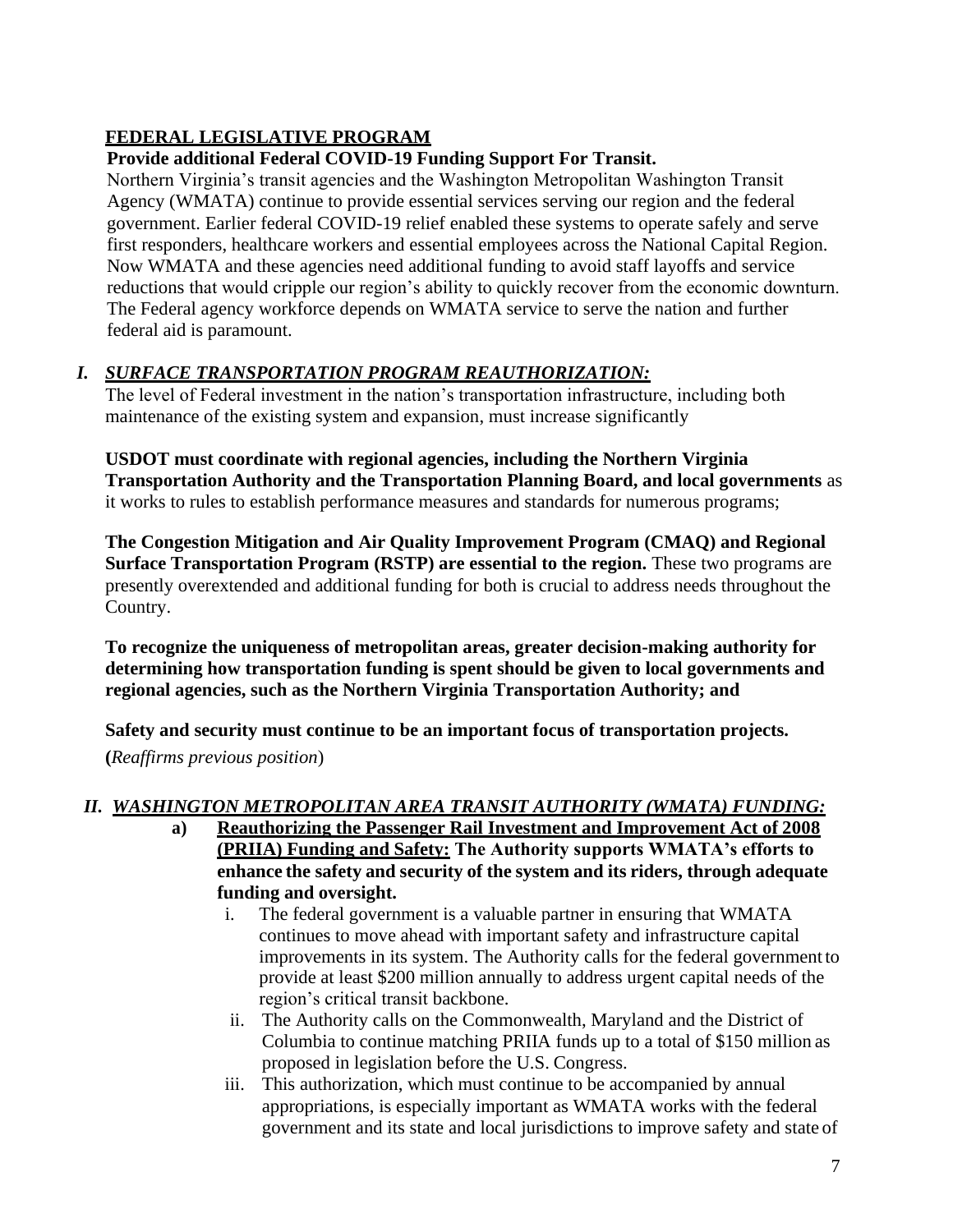good repair issues throughout its system. (Reaffirms Previous Position)

- **b) Maximize Metrorail's Existing Infrastructure: The Authority supports continued local, regional, state and federal investment in Metro that helps accommodate additional passenger growth in Northern Virginia, which is important for the entire Commonwealth and serves federal facilities in the National Capital Region.**
	- i. While focusing on safety and state of good repair, the region must also work to address WMATA capacity needs that serve Northern Virginia residents and businesses and federal facilities. The region is projected to continue to grow over the coming decades, placing more pressure on a Metro system that is already nearing capacity.
	- ii. Improvements to the system's core capacity are needed to attract and accommodate additional riders. Capital and operating resources and efficiencies are critical to ensuring that these needs are addressed.(Reaffirms Previous Position)

# *III. VIRGINIA RAILWAY EXPRESS (VRE):*

**The Authority supports efforts to identify funding for operating and capital costs to sustain current service, as well as funding to address natural demand growth in the region.**

- a) VRE currently provides approximately 20,000 rides a day. Most of those utilizing the system are transit choice riders who would otherwise be driving on Northern Virginia's already congested roadways. VRE provides the equivalent of an additional lane on the I- 95/I-395 and I-66 Corridors of Statewide Significance during peak periods with less pollution, energy consumption and accident cost from highway operation.
- b) VRE's 2040 System Plan identified capital and operating requirements needed for the system; and the associated Financial Plan found a clear need for increased funding even without any expansion of service. While some elements of the 2040 Plan have been funded through Smart Scale and the DC2RVA projects;without **state**  and **federal** investment in building an additional crossing at Long Bridge, VRE will not be able to meet future demands for increased service.

## *IV. FEDERAL GOVERNMENT RELOCATION AND CONSOLIDATION:*

**The Authority supports greater coordination and sufficient funding to address the planning and transportation issues associated with any future Base Realignment and Closure Commission recommendations or other federal Government Relocations and Consolidations.** (*Reaffirms previous position*)

#### *V. FUNDING FOR TRANSPORTATION EMERGENCY PREPAREDNESS:*

**The Authority calls upon Congress to provide increased emergency preparedness and security funding to local and regional transportation agencies in the metropolitan Washington area.** (*Reaffirms previous position*)

#### *VI. FUNDING FOR THE METROPOLITAN AREA TRANSPORTATION OPERATIONS COORDINATION (MATOC) PROGRAM:*

**The Authority calls upon Congress to provide increased funding to transportation agencies in the metropolitan Washington area to continue funding for MATOC's operations.** The MATOC program is a coordinated partnership between transportation agencies in D.C., Maryland, and Virginia that aims to improve safety and mobility in the region through